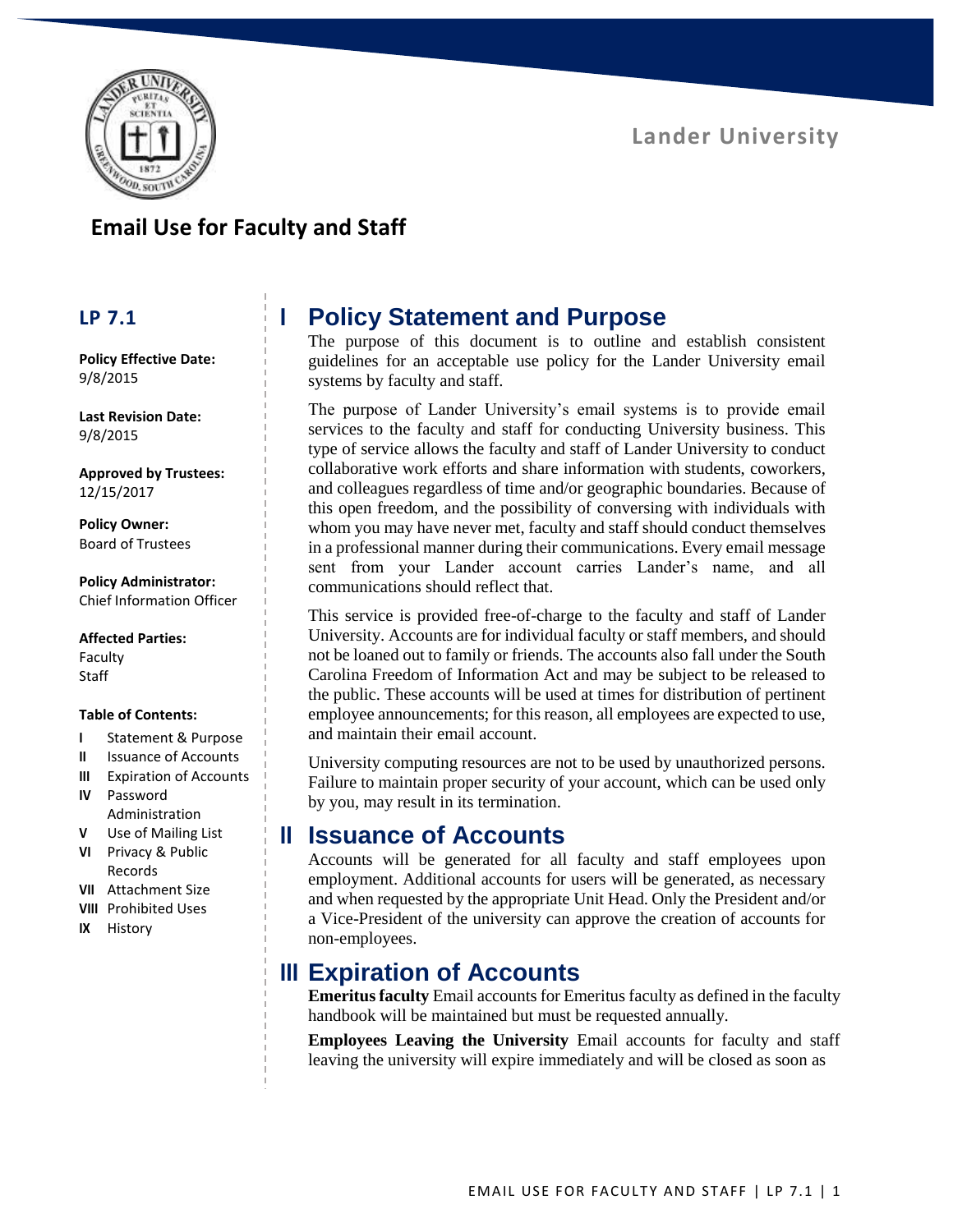**Lander University**



# **Email Use for Faculty and Staff**

administratively feasible. Accounts created for retirees prior to July 1, 2013 will be maintained but must be requested annually.

**Employees Dismissed from the University** Email accounts for faculty and staff dismissed from the University will expire and be closed immediately.

#### **IV Password Administration**

Users will be provided information concerning his/her account and the default password for that account via campus mail. The user should change this password every 90 days. Email account information can also be obtained from the ITS Help Desk.

#### **V Use of University Maintained Mailing Lists**

The use of University Maintained Mailing lists should be restricted to Official University business according to university mailing lists policy. Lander maintains such lists for active faculty/staff and students. These lists will be for the distribution of official communications, unless approved by the President or a Vice-President. Some official lists may require mandatory participation by all faculty and/or staff employees.

Other lists may be created which will have different usage policies outside this document. The usage policies for those lists will be made available when the list is created.

## **VI Privacy and Public Records**

Faculty and staff should exercise extreme caution in using email to communicate confidential or sensitive matters, and should not assume that email is private and confidential. It is especially important that care is taken to send messages only to the intended recipient(s). Particular care should be taken when using the "reply" command during email correspondence.

It is important for all users to note that copies of email messages, including personal communications, may be released to the public under the South Carolina Freedom of Information Act. In addition, all email messages including personal email may be subject to and released in response to various government and court-ordered legal actions.

## **VII Attachment Size**

Email attachments are limited to 10MB. Please use careful judgment when sending email attachments that are large in size.

## **VIII Prohibited Uses**

The Lander University Mail systems are not to be used for the following:

- Personal gain.
- Chain letters (e.g., any communication which requests or demands the recipient forward the message to one or more individuals)
- Solicitations for contributions for non-University sponsored entities.
- "Get rich quick" or "pyramid schemes".